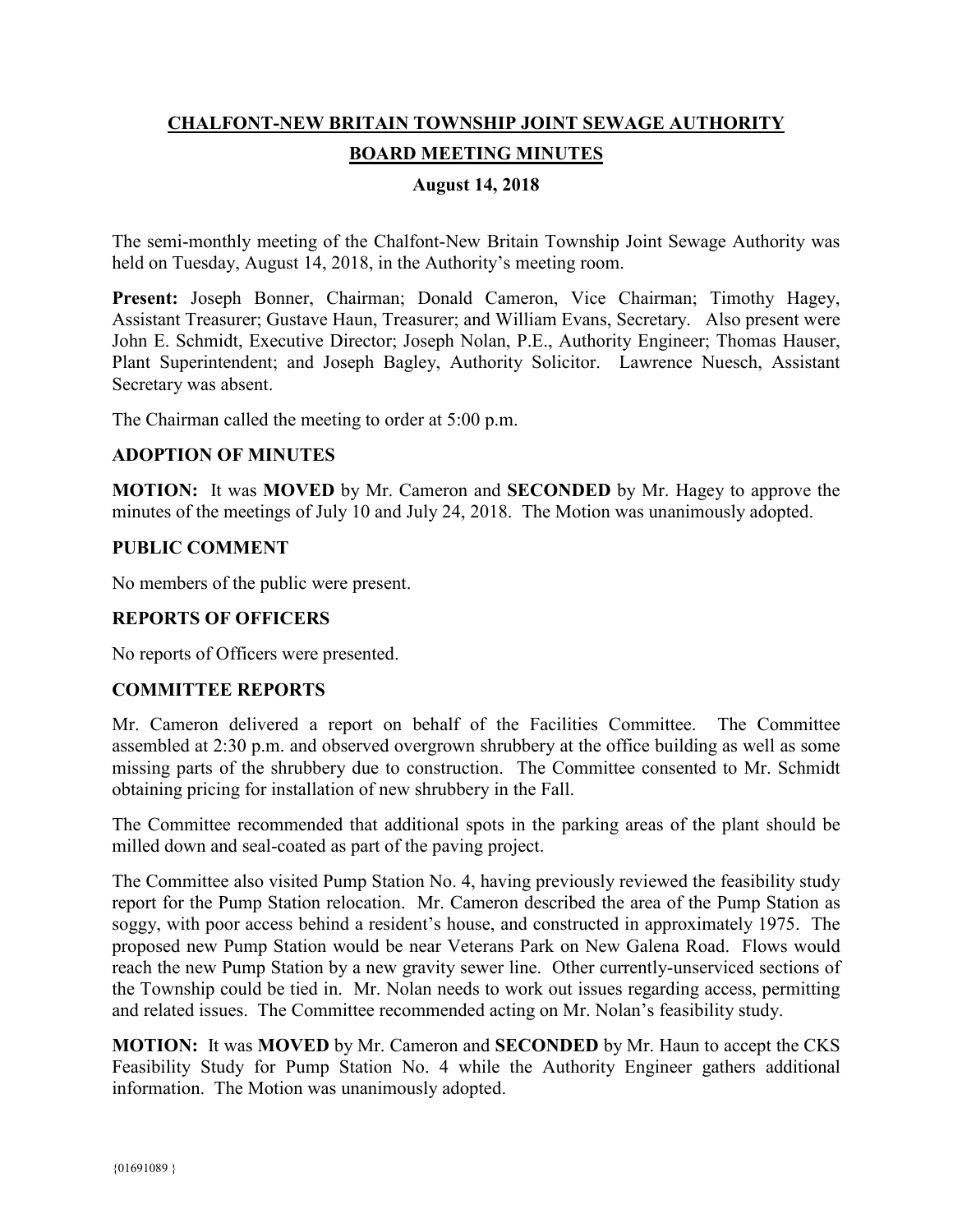## **EXECUTIVE DIRECTOR'S REPORT – John E. Schmidt**

Mr. Schmidt presented the Developer's Agreement for Blue Bus Holdings, LLC a/k/a as Mode Transportation which is proposing an industrial office located off of Schoolhouse Road.

**MOTION:** It was **MOVED** by Mr. Cameron and **SECONDED** by Mr. Haun to approve the Developer's Agreement with Blue Bus Holdings, LLC for tax parcel No. 26-1-103.1.

Mr. Schmidt next reported on the repair of the broken lateral at the house mentioned in prior Board meetings. Mr. Schmidt reported that the work has been completed except for grass which will be restored in the Fall.

#### **ENGINEER'S REPORT – Joseph Nolan, P.E.**

Mr. Nolan reported that in regards to the Phase III Upgrade and Expansion Project work, the owner of the company has been shown the proposed concrete work and Mr. Nolan anticipates demo work for the concrete soon. LBI has been made aware of the time in which the concrete work has to be completed prior to paving. Some additional paperwork is needed from LBI.

The Authority had a bid opening on August 8 for the repaving of the Plant. There were two (2) additional areas added as alternates as part of the bid which include the road that contractors use and the employee parking area. There were two (2) alternates in the bid to address these two (2) areas with Alternate No. 2 involving the fixing of base cracks and over paving the area. Alternate No. 2 for the low bid was \$31,742.00.

After being presented to the Facilities Committee, that Committee recommended the Base Bid and Bid Alternate No. 2. The life of the paving for Bid Alternate No. 2 is projected to be longer than Bid Alternate No. 1.

**MOTION:** It was **MOVED** by Mr. Cameron and **SECONDED** by Mr. Hagey to award the Base Bid, in the amount of \$357,607.00, plus Alternate No. 2 in the amount of \$31,740.00, to the low bidder, Marino Corporation of Skippack, PA. Mr. Nolan advised that he hopes to have that project started in September. The Motion was unanimously adopted.

Mr. Nolan presented Requisition No. 188 for Capital Expenditures in the amount of \$0.

Mr. Nolan next presented Requisition No. 231 for Capital Improvements representing costs for Phase III and Phase IIIA of the Plant expansion and certain permits and inspections from Doylestown Township.

**MOTION:** It was **MOVED** by Mr. Cameron and **SECONDED** by Mr. Evans to approve Requisition No. 231 for Capital Improvements. The Motion was unanimously adopted.

Mr. Nolan reported that there was an insurance inspection at the Plant. The insurance company recommended updating the emergency response plan and contingency plan. Mr. Nolan therefore recommends that the Authority update its emergency response plan and contingency plan.

**MOTION:** It was **MOVED** by Mr. Hagey and **SECONDED** by Mr. Evans to authorize the Engineer to update the emergency response and contingency plan. The Motion was unanimously adopted.